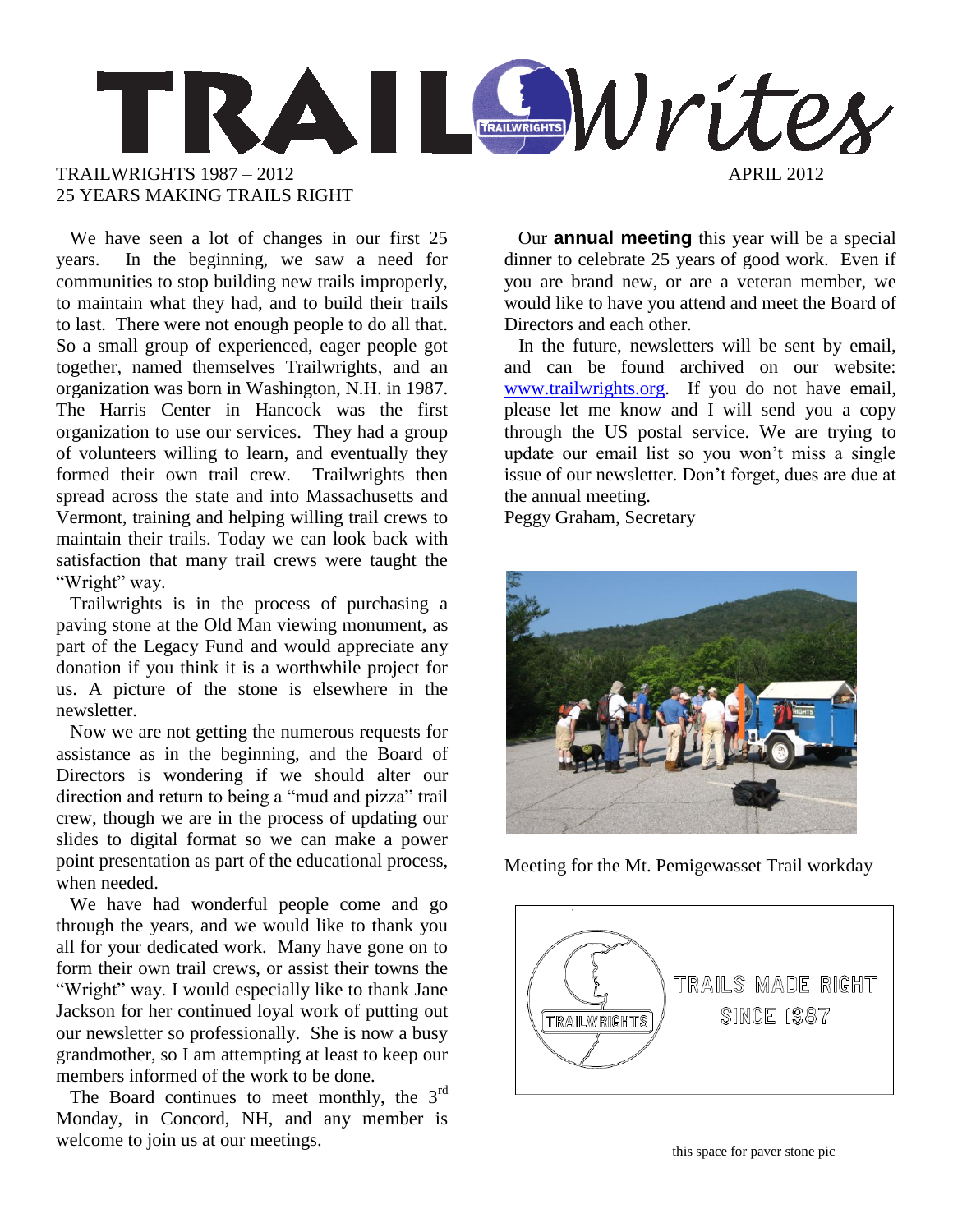# RAY'S RAMBLINGS

 Congratulations all Trailwrights old and new! We are in our  $25<sup>th</sup>$  year of helping others learn the fine art of maintaining trails Right! Our first board meeting in February is usually set aside for scheduling trail workshops for the first half year. It suddenly became apparent that we needed to have a special Annual Meeting event to celebrate our first quarter century supporting our trails and maintaining organizations. There will be a dinner out on the town (not pizza!) this year, and all the members should be notified already.

 New ideas for this year are to include traveling slide shows using our "legacy" slides in a powerpoint format. Focusing on our charter goals for providing trail maintenance education, we intend to reach more people young and old with the message that our "existing" trails need your loving care-now!

 There is a real and pressing requirement for "Trail Adopters" because the same few people simply cannot take care of them all.

 The trail projects this year incorporate trails we as Trailwrights consider important to us, as well as some new locations. Artist's Bluff and the Pemigewasset trails, are important to us, located in Franconia State Park. We will support the Chatham Trails at Cold River Camp and the Dan Doan Trail as well.

 Fox Forest Trail system work was started last year with a large drainage project. It needs some culvert repair, probably requiring our grip hoist skills! In Holyoke, MA, there may be an opportunity to improve another trail in Mt. Tom State Park requiring a new bridge.

 As we move ahead into our second quartercentury, let us commit to bringing in new and younger members to learn and carry on our traditions in trail maintenance.

The trails need us!

I hope to see you all at the annual meeting and on the trail,

Sincerely,

Raynold Jackson - President

Spring & Summer 2012 Schedule

### **Sat. April 21** – **Annual meeting**

**May 25 – 28** – **Chatham Trails Work weekend** – Reservations required, free room and board for work. Contact Sandy Finn at [sandycta@comcast.net.](mailto:sandycta@comcast.net)

**Sat. June 2** – **National Trails Day**, Mt. Pemigewasset. More work needs to be done on this much used trail in Franconia Notch. Contact Hal Graham for times and information. 286-3506 or email at [halpeg76@metrocast.net.](mailto:halpeg76@metrocast.net)

**Sat. June 23** – **Artist's Bluff**, Franconia Notch. Basic maintenance is the goal, but if we have enough people we will install waterbars and steps. Contact Hal Graham 286-3506 or email [halpeg76@metrocast.net](mailto:halpeg76@metrocast.net)

**Sat. July 14** – **Dan Doan Trail.** We will continue to improve the water problems on this trail that has been adopted by the family of our former member, Dan Doan. Contact Hal Graham at 286-3506 or email [halpeg76@metrocast.net.](mailto:halpeg76@metrocast.net)

Sat. July 21 – NH Trails Day. Mt. Kinsman Trail, Kinsman Notch. We will be concentrating on installing water bars and hardening perennially muddy areas, as well as rock work, on the lower half of the trail. This is a hands-on workshop for Level 2 maintenance, the level beyond that required of USFS trail adopters. Tools provided; bring lunch, water, gloves etc., and a desire to help. Meet at 8:30 at the trailhead parking lot off Rt. 116, in Easton, NH. The parking area is just below the Easton/Franconia town line diagonally across from the tennis courts. Contact Bruce at (603) 703-6566 before 9:00 PM or [brucedottie125@gmail.com](mailto:brucedottie125@gmail.com) for more information."

## **Hiking**

*Hiking chairman Dan Blanchette and Hal and Peggy Graham, lead hikes throughout the year and welcome Trailwrights and friends to join them.Please e-mail or call to see what's on their schedule and signup. We try to update the Trailwrights website on hiking opportunities as well.*